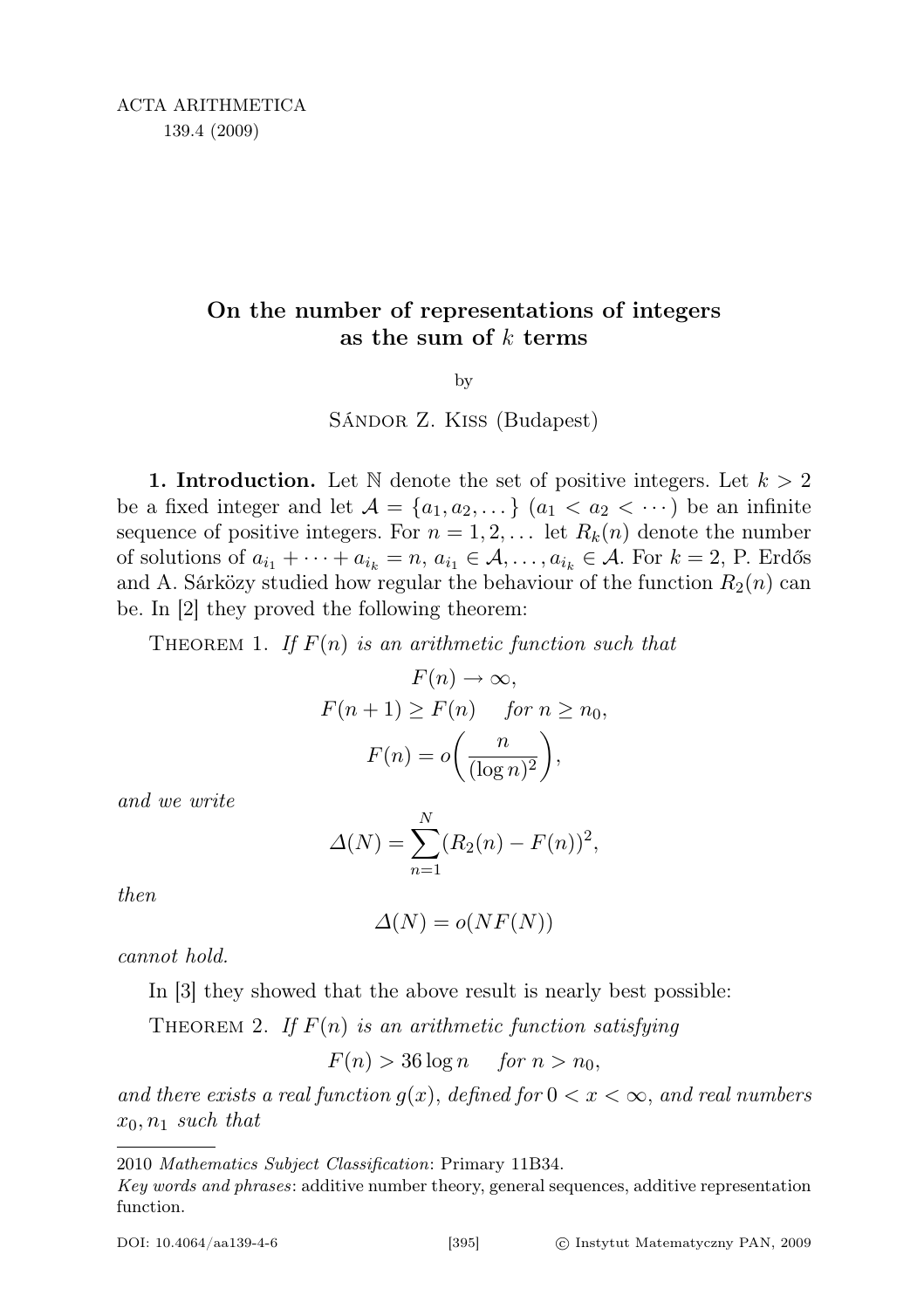- (i)  $g'(x)$  exists and it is continuous for  $0 < x < \infty$ ,
- (ii)  $g'(x) \leq 0$  for  $x \geq x_0$ ,
- (iii)  $0 < g(x) < 1$  for  $x \ge x_0$ ,

(iv) 
$$
|F(n) - 2\int_0^{n/2} g(x)g(n-x) dx| < (F(n) \log n)^{1/2}
$$
 for  $n > n_1$ ,

then there exists a sequence A such that

$$
|R_2(n) - F(n)| < 8(F(n)\log n)^{1/2} \quad \text{for } n > n_2.
$$

In [6] G. Horváth extended Theorem 1 to any  $k > 2$ :

THEOREM 3. If  $F(n)$  is an arithmetic function such that

$$
F(n) \to \infty,
$$
  
\n
$$
F(n+1) \ge F(n) \quad \text{for } n \ge n_0,
$$
  
\n
$$
F(n) = o\left(\frac{n}{(\log n)^2}\right),
$$

and we write

$$
\Delta(N) = \sum_{n=1}^{N} (R_k(n) - F(n))^2,
$$

then

$$
\Delta(N) = o(NF(N))
$$

cannot hold.

A. Sárközy proposed to prove an analogue of Theorem 2 for  $k > 2$  [8, Problem 3. In this paper my goal is to extend Theorem 2 to any  $k > 2$ , i.e., to show that Theorem 3 is nearly best possible. In fact, I will prove the following theorem:

THEOREM 4. If  $k > 2$  is a positive integer,  $c_8$  is a constant large enough in terms of k,  $F(n)$  is an arithmetic function satisfying

 $F(n) > c_8 \log n$  for  $n > n_0$ ,

and there exists a real function  $g(x)$ , defined for  $0 < x < \infty$ , and real numbers  $x_0, n_1$  and constants  $c_7, c_9$  such that

(i) 
$$
0 < g(x) \le \frac{(\log x)^{1/k}}{x^{1-(k+1)/k^2}} < 1
$$
 for  $x \ge x_0$ ,  
\n(ii)  $|F(n)-k! \sum_{\substack{x_1+\dots+x_k=n\\1\le x_1<\dots for  $n > n_1$ ,$ 

then there exists a sequence A such that

$$
|R_k(n) - F(n)| < c_9(F(n)\log n)^{1/2} \quad \text{for } n > n_2.
$$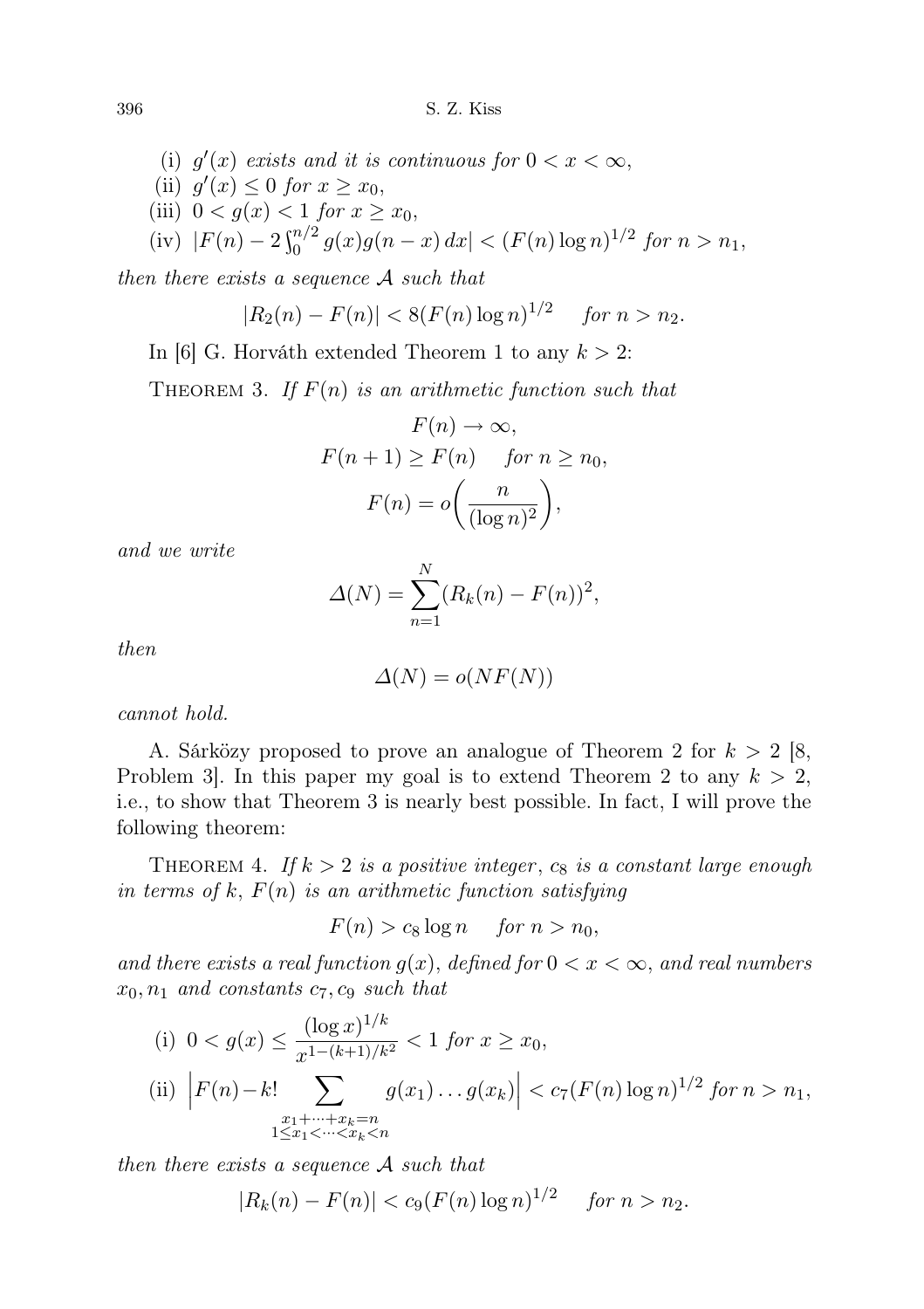It is easy to see that the following functions satisfy the conditions of Theorem 4:  $g(x) = c_{10}((\log x)^{\beta}/x^{\alpha})$ , where  $c_{10}$  is a positive constant,  $\alpha >$  $1-(k+1)/k^2$ , or  $\alpha = 1-(k+1)/k^2$  and  $\beta \leq 1/k$ . It follows that for  $F(n) = n^{\delta} (\log n)^{\gamma}$  with  $0 < \delta \leq 1/k$ , or  $0 \leq \gamma < 1$  there is a sequence A for which  $R_k(n)$  satisfies the conclusion of the theorem. For  $k = 2$  in [3] P. Erdős and A. Sárközy used the probabilistic method to construct  $\mathcal{A}$ . In the case  $k = 2$ , certain events in their paper were mutually independent. For  $k > 2$  the independence fails, thus to prove Theorem 4 we need deeper probabilistic tools.

2. Probabilistic tools. The proof of Theorem 4 is based on the probabilistic method due to Erdős and Rényi. There is an excellent summary of this method in Halberstam and Roth's book [5]. We use the notation and terminology of that book. First we give a survey of the probabilistic tools and notation we use in the proof of Theorem 4. Let  $\Omega$  denote the set of strictly increasing sequences of positive integers. In this paper we denote the probability of an event E by  $P(E)$ .

Lemma 1. Let

(1)  $\alpha_1, \alpha_2, \ldots$ 

be real numbers satisfying

$$
(2) \qquad \qquad 0 \leq \alpha_n \leq 1 \qquad (n = 1, 2, \dots).
$$

Then there exists a probability space  $(\Omega, S, P)$  with the following two properties:

- (i) For every natural number n, the event  $E^{(n)} = \{A \in \Omega : n \in A\}$  is measurable, and  $P(E^{(n)}) = \alpha_n$ .
- (ii) The events  $E^{(1)}, E^{(2)}, \ldots$  are independent.

See [5, Theorem 13, p. 142]. We denote the characteristic function of the event  $E^{(n)}$  by  $\rho(\mathcal{A}, n)$ :

$$
\varrho(\mathcal{A}, n) = \begin{cases} 1 & \text{if } n \in \mathcal{A}, \\ 0 & \text{if } n \notin \mathcal{A}. \end{cases}
$$

Furthermore, we denote the number of solutions of  $a_{i_1} + \cdots + a_{i_k} = n$  by  $r_k(n)$ , where  $a_{i_1} \in \mathcal{A}, \ldots, a_{i_k} \in \mathcal{A}, 1 \leq a_{i_1} < \cdots < a_{i_k} < n$ . Thus

(3) 
$$
r_k(n) = \sum_{\substack{(a_1,\ldots,a_k)\in\mathbb{N}^k\\1\leq a_1<\cdots
$$

Let  $r_k^*(n)$  denote the number of those representations  $n = a_{i_1} + \cdots + a_{i_k}$  in which there are at least two equal terms. Thus

(4) 
$$
R_k(n) = k! r_k(n) + r_k^*(n).
$$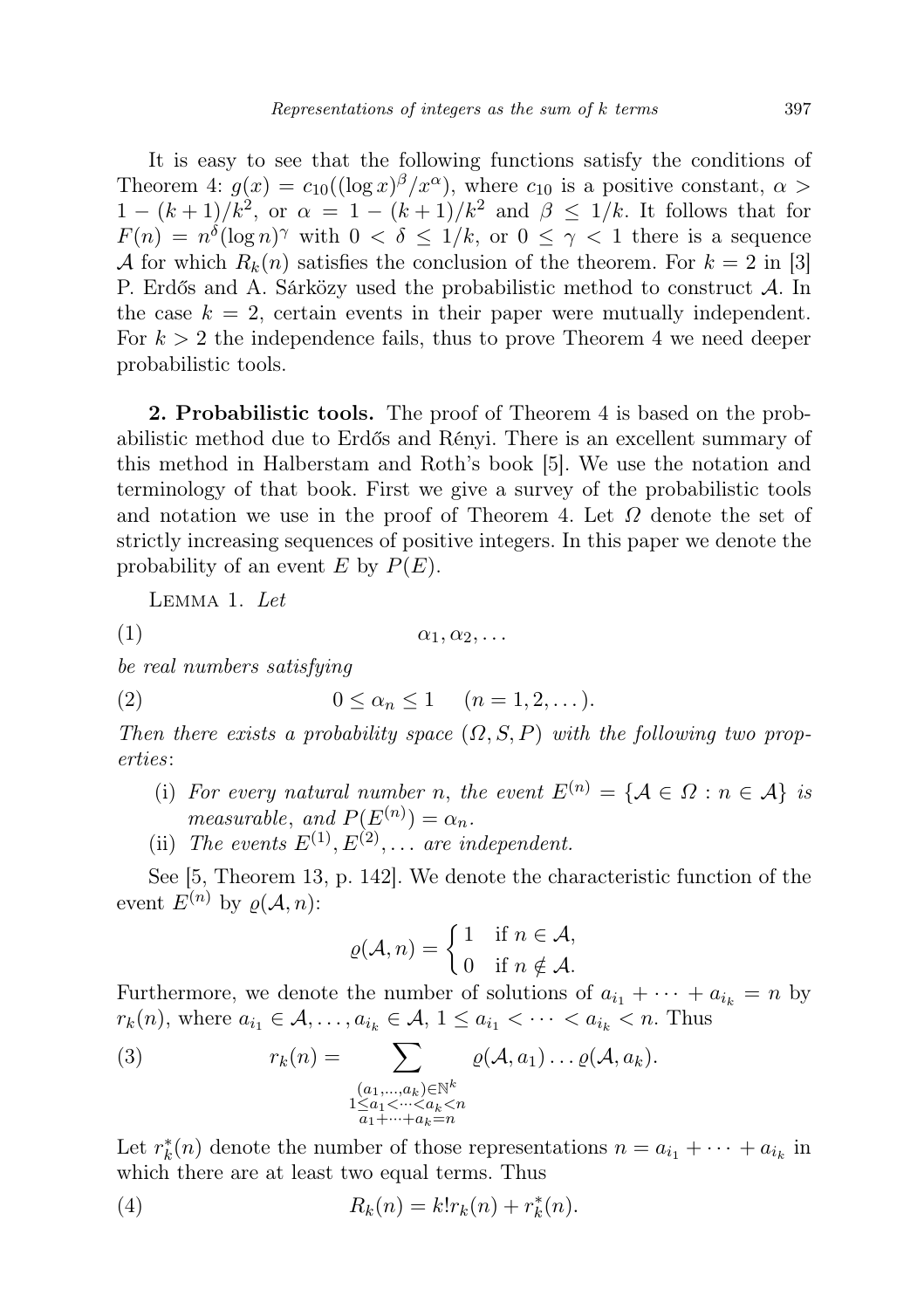It is easy to see from (3) that  $r_k(n)$  is a sum of random variables. However, for  $k > 2$  these variables are not independent because the same  $\varrho(\mathcal{A}, a_i)$  may appear in many terms; therefore we need deeper probabilistic tools.

Our proof is based on a method of J. H. Kim and V. H. Vu. In the next section we give a short survey of their method. The interested reader can find more details in [7], [9], [10]. Assume that  $t_1, \ldots, t_n$  are independent binary (i.e.,  $\{0,1\}$ -valued) random variables. Consider a polynomial Y in  $t_1, \ldots, t_n$ of degree k. We say Y is *positive* if it can be written in the form  $Y = \sum_i e_i \Gamma_i$ , where the  $e_i$ 's are positive and each  $\Gamma_i$  is a product of some  $t_j$ 's. Given a (multi-) set A,  $\partial_A(Y)$  denotes the partial derivative of Y with respect to the variables with indices in A. For instance, if  $Y = t_1 t_2^2$  and  $A_1 = \{1, 2\}$ and  $A_2 = \{2, 2\}$  then  $\partial_{A_1}(Y) = 2t_2$  and  $\partial_A Y = 2t_1$ . If A is empty then  $∂<sub>A</sub>(Y) = Y$ . Let  $E<sub>A</sub>(Y)$  denote the expectation of  $∂<sub>A</sub>(Y)$ . Furthermore, set

$$
E_j(Y) = \max_{|A| \ge j} E_A(Y) \quad \text{ for } j = 0, 1, \dots, k,
$$

so  $E_0(Y) = E(Y)$ .

THEOREM 5 (Kim–Vu). For every positive integer k there are positive constants  $d_k$  and  $b_k$  depending only on k such that for any positive polynomial  $Y = Y(t_1, \ldots, t_n)$  of degree k, where the  $t_i$ 's are independent binary random variables,

$$
P(|Y - E(Y)| \ge d_k \lambda^k \sqrt{E_0(Y)E_1(Y)}) \le b_k e^{-\lambda/4 + (k-1)\log n}.
$$

See [7] for the proof. Finally, we need the Borel–Cantelli lemma (see [5]):

LEMMA 2. Let  ${B_i}$  be a sequence of events in a probability space. If

$$
\sum_{j=1}^{\infty} P(B_j) < \infty
$$

then with probability 1, at most a finite number of the events  $B_j$  can occur.

**3. Proof of Theorem 4.** Fix a number  $n$  and write

 $S_n = \{(a_1, \ldots, a_k) \in \mathbb{N}^k : 0 < a_1 < \cdots < a_k < n, a_1 + \cdots + a_k = n\}.$ 

Define a sequence (1) of real numbers by

$$
\alpha_n = \begin{cases} g(n) & \text{if } n \ge x_0, \\ 0 & \text{otherwise,} \end{cases}
$$

and let  $(\Omega, S, P)$  be the probability space as in Lemma 1. Clearly the sequence  $\alpha_n$  satisfies (2). Thus

$$
r_k(n) = \sum_{(a_1,\ldots,a_k)\in S_n} t_{a_1}\ldots t_{a_k},
$$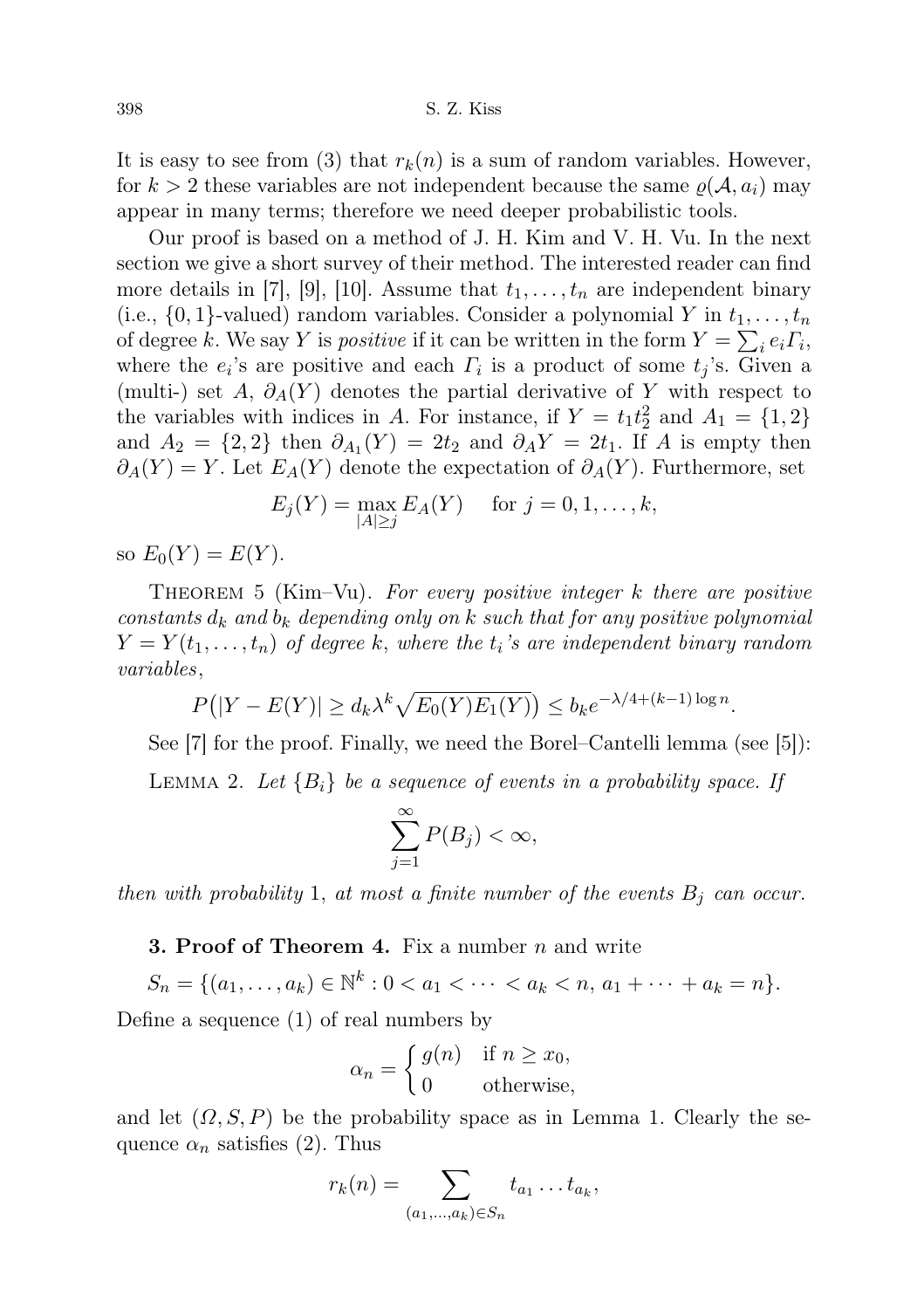where

$$
t_{a_i} = \begin{cases} 1 & \text{if } a_i \in \mathcal{A}, \\ 0 & \text{if } a_i \notin \mathcal{A}. \end{cases}
$$

Then we have

$$
\lambda_n = E(r_k(n)) = \sum_{(a_1,\ldots,a_k)\in S_n} P(a_1 \in \mathcal{A}) \ldots P(a_k \in \mathcal{A}),
$$

where  $E(\zeta)$  denotes the expectation of the random variable  $\zeta$ . To prove Theorem 4 we will give an upper estimate for  $|R_k(n) - k! \lambda_n|$ . As Vu in [10], we split  $r_k(n)$  into two parts, as follows. Let a be a small positive constant, say  $a < 1/2(k+1)$ , and let  $S_n^{[1]}$  be the subset of all  $(a_1, \ldots, a_k) \in S_n$  with  $a_1 \geq n^a$ , and  $S_n^{[2]} = S_n \setminus S_n^{[1]}$ . We split  $r_k(n)$  into the sum of two terms corresponding to  $S_n^{[1]}$  and  $S_n^{[2]}$ , respectively:

$$
r_k(n) = r_k^{[1]}(n) + r_k^{[2]}(n),
$$

where

(5) 
$$
r_k^{[j]}(n) = \sum_{(a_1,\ldots,a_k)\in S_n^{[j]}} t_{a_1}\ldots t_{a_k},
$$

and set

$$
\lambda_n^{[j]} = E(r_k^{[j]}(n)).
$$

Clearly

(6) 
$$
|R_k(n) - k! \lambda_n| \le |R_k(n) - k! r_k(n)| + k! |r_k(n) - \lambda_n|
$$
  

$$
= r_k^*(n) + k! |r_k^{[1]}(n) + r_k^{[2]}(n) - \lambda_n^{[1]} - \lambda_n^{[2]}|
$$
  

$$
\le r_k^*(n) + k! |r_k^{[1]}(n) - \lambda_n^{[1]}| + k! |r_k^{[2]}(n) - \lambda_n^{[2]}|
$$
  

$$
= r_k^*(n) + I_1 + I_2.
$$

The rest of the proof of Theorem 4 has four parts. In the first part we estimate  $I_1$ , in the second  $I_2$ , in the third  $r_k^*(n)$ , and in the last part we complete the proof.

*Estimating*  $I_1$ . We will apply Theorem 5 so we need an upper bound for  $E_1(r_k^{[1]}$  $\binom{[1]}{k}(n)$ . To do this, it is clear from the definition of  $E_1$  that we need the following lemma, which guarantees that every partial derivative of  $r_k^{[1]}$  $\mathbf{h}_k^{[1]}(n)$ has small expectation.

LEMMA 3. For all non-empty multi-sets A of size at most  $k-1$ ,

$$
E(\partial_A(r_k^{[1]}(n))) = O(n^{-a/2k^2}).
$$

Proof. This can be proved similarly to Lemma 5.3 in [10]. For completeness I will present the proof. Consider a multi-set A of  $k - l$  elements and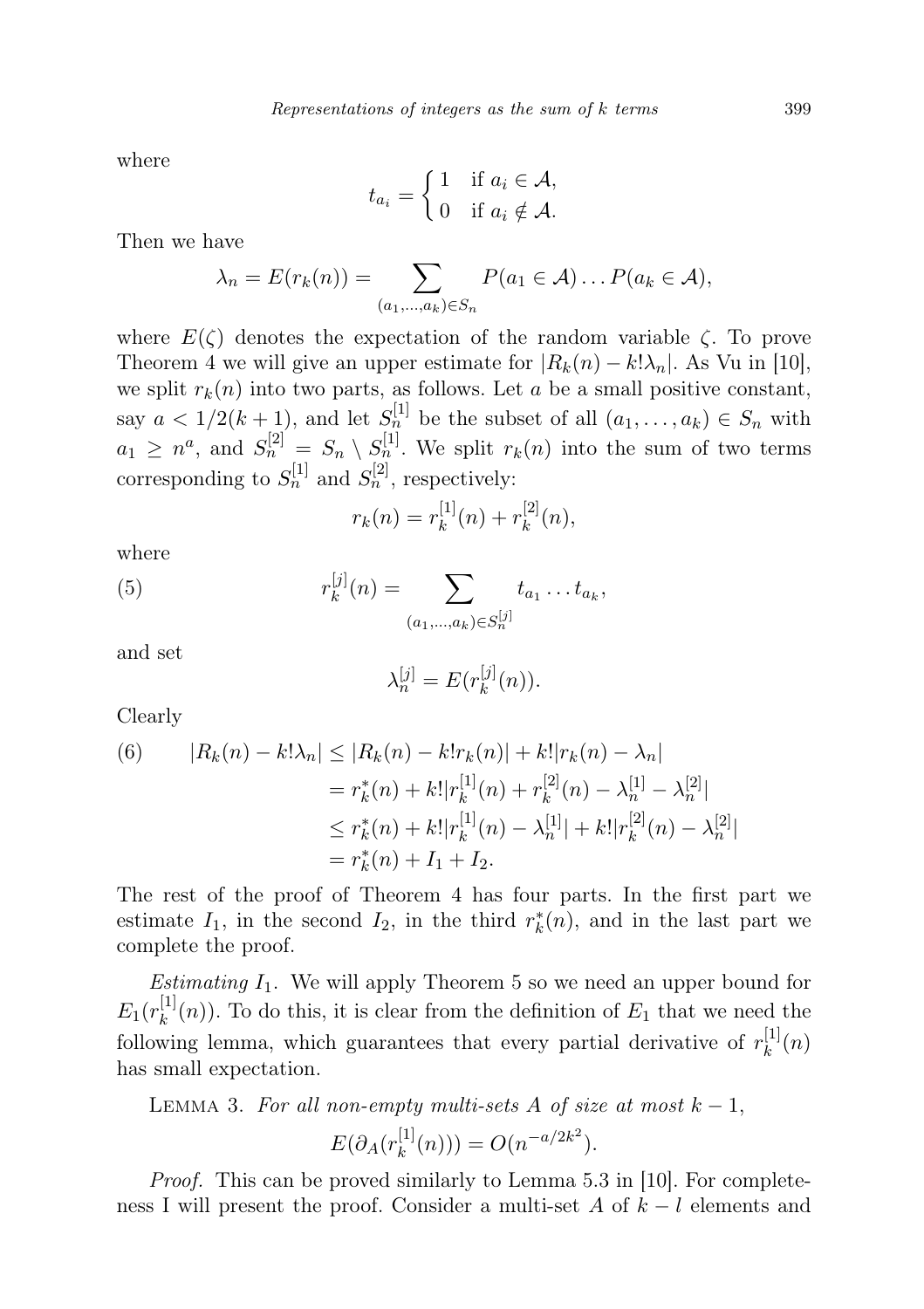$\sum_{x \in A} x = n - m$ . There exists a constant  $c(k)$  such that

$$
\partial_A(r_k^{[1]}(n)) \leq c(k) \sum_{\substack{n^a < a_1 < \dots < a_l \\ a_1 + \dots + a_l = m}} t_{a_1} \dots t_{a_l}.
$$

As  $a_l \geq m/l$  and  $\sum_{x=1}^m x^{1/k-1} \approx \int_1^m z^{1/k-1} dz \approx m^{1/k}$ , and using assumption (i) of Theorem 4, we have

$$
E(\partial_A(r_k^{[1]}(n)))
$$
  
=  $O\left(\sum_{\substack{n^a < a_1 < \dots < a_l \\ a_1 + \dots + a_l = m}} P(a_1 \in A) \dots P(a_l \in A)\right) = O\left(\sum_{\substack{n^a < a_1 < \dots < a_l \\ a_1 + \dots + a_l = m}} g(a_1) \dots g(a_l)\right)$   
=  $O(\log n) \sum_{\substack{n^a < a_1 < \dots < a_l \\ a_1 + \dots + a_l = m}} a_1^{(k+1)/k^2 - 1} \dots a_l^{(k+1)/k^2 - 1}$   
=  $O(\log n)O\left(\left(\sum_{x=1}^m x^{(k+1)/k^2 - 1}\right)^{l-1} (m/l)^{(k+1)/k^2 - 1}\right)$   
=  $O(\log n)O(m^{(l-1)(k+1)/k^2}(m/l)^{(k+1)/k^2 - 1})$   
=  $O(\log n)O(m^{l(k+1)-k^2)/k^2}) = O(n^{-a/2k^2}),$ 

since  $k - 1 \geq l$  and  $m \geq n^a$ . The proof of Lemma 3 is complete.

By the definition of  $E_1(r_k^{[1]}$  $\mathbf{k}_{k}^{[1]}(n)$ , and from Lemma 3, it is clear that  $E_1(r_k^{[1]}$  $\lim_{k}(n)) = \max_{|A| \geq 1} E_A(r_k^{[1]}).$  $\binom{[1]}{k}(n) \leq cn^{-a/2k^2}$ , where c is a constant. It is clear from (5) that  $r_k^{[1]}$  $\binom{[1]}{k}(n)$  is a positive polynomial of degree k. Now we apply Theorem 5 with  $\lambda = (\log n / E_1(r_k^{[1]})$  $\binom{[1]}{k}(n))^{1/2k}$ . If *n* is large enough we have

$$
P\left(|r_k^{[1]}(n) - \lambda_n^{[1]}| \ge d_k \sqrt{\frac{\log n}{E_1(r_k^{[1]}(n))}} \sqrt{\lambda_n^{[1]} E_1(r_k^{[1]}(n))}\right)
$$
  

$$
\le b_k \exp\left(-\frac{1}{4} \sqrt[2k]{\frac{\log n}{E_1(r_k^{[1]}(n))}} + (k-1)\log n\right)
$$
  

$$
\le b_k \exp\left(-\frac{1}{4} \sqrt[2k]{\frac{\log n}{n^{-a/2k^2}}} + (k-1)\log n\right)
$$
  

$$
< \exp(-2\log n) = \frac{1}{n^2}.
$$

Applying the above result we obtain

$$
\sum_{n=1}^{\infty} P(|r_k^{[1]}(n) - \lambda_n^{[1]}| \ge d_k \sqrt{\lambda_n^{[1]} \log n} \Big) < \sum_{n=1}^{\infty} \frac{1}{n^2} < \infty.
$$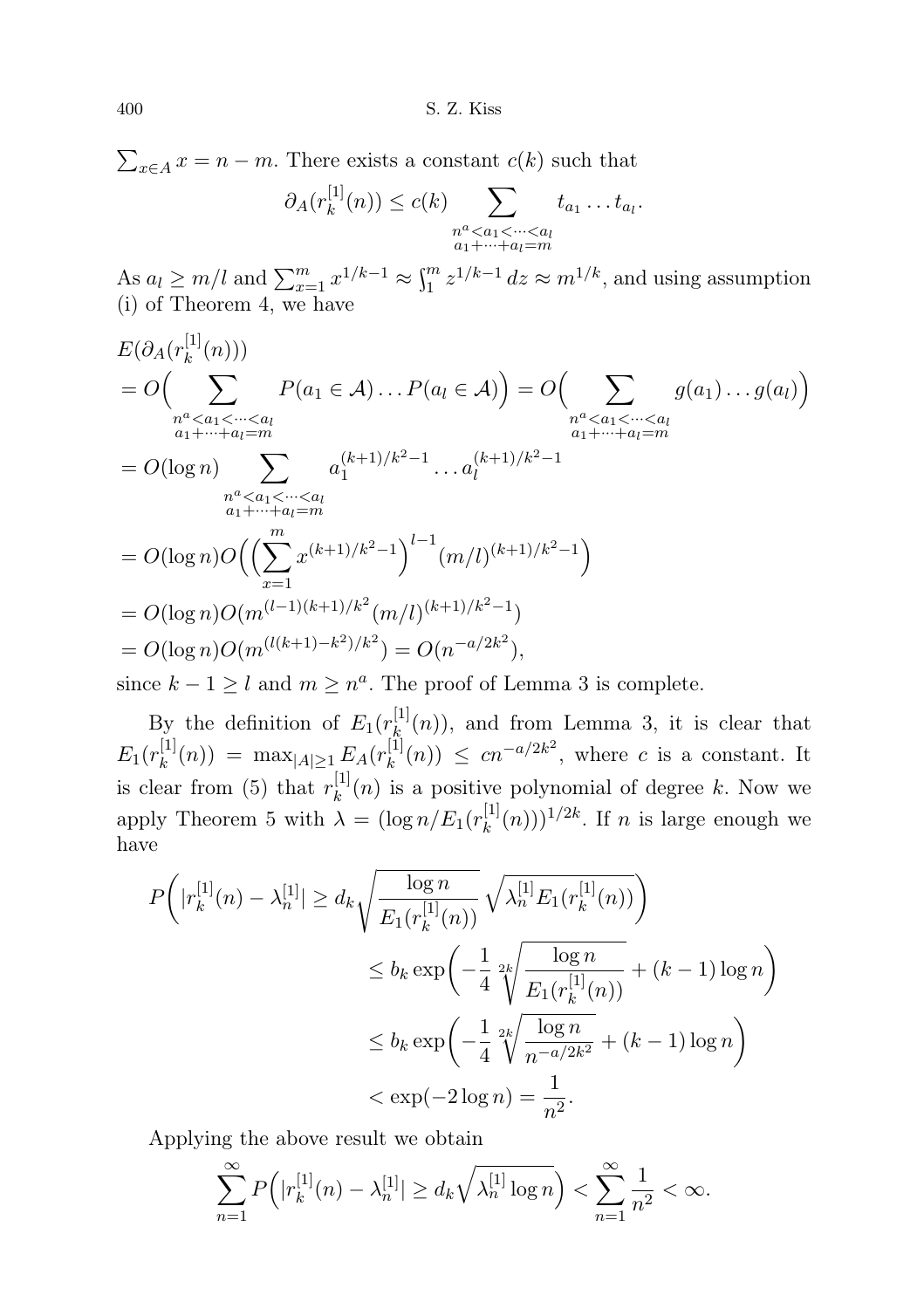By the Borel–Cantelli lemma, with probability 1, there exists  $n_0$  such that

(7) 
$$
|r_k^{[1]}(n) - \lambda_n^{[1]}| < d_k \sqrt{\lambda_n^{[1]} \log n} \quad \text{for } n > n_0.
$$

*Estimating*  $I_2$ . We will prove similarly to the proof in [10] that for almost every sequence A, there is a finite number  $c_{11}(\mathcal{A})$  such that  $r_k^{[2]}$  $c_{11}^{[2]}(n) \leq c_{11}(\mathcal{A})$ for all sufficiently large n. Let  $r_l(n)$  denote the number of representations of n as the sum of l distinct numbers from A. First we estimate  $E(r_l(n))$  similarly to [4]. Fix  $2 \leq l \leq k-1$ . As  $n/l < a_l$ , by assumption (i) of Theorem 4, we have

$$
(8) \quad E(r_l(n)) \leq \sum_{\substack{a_1 + \dots + a_l = n \\ 1 \leq a_1 < \dots < a_l < n}} P(a_1 \in \mathcal{A}) \dots P(a_l \in \mathcal{A})
$$
\n
$$
\leq \sum_{\substack{a_1 + \dots + a_l = n \\ 1 \leq a_1 < \dots < a_l < n}} g(a_1) \dots g(a_l)
$$
\n
$$
\leq \sum_{\substack{a_1 + \dots + a_l = n \\ 1 \leq a_1 < \dots < a_l < n}} \frac{(\log a_1)^{1/k}}{a_1^{1 - (k+1)/k^2}} \dots \frac{(\log a_l)^{1/k}}{a_l^{1 - (k+1)/k^2}}
$$
\n
$$
= n^{o(1)} \sum_{\substack{a_1 + \dots + a_l = n \\ 1 \leq a_1 < \dots < a_l < n}} \frac{1}{(a_1 \dots a_l)^{1 - (k+1)/k^2}}
$$
\n
$$
\leq n^{o(1)} \left( n^{(k+1)/k^2 - 1 + o(1)} \sum_{\substack{a_1 + \dots + a_l = n \\ 1 \leq a_l < \dots < a_l < n}} \frac{1}{(a_1 \dots a_{l-1})^{1 - (k+1)/k^2}} \right)
$$
\n
$$
\leq n^{(k+1)/k^2 - 1 + o(1)} \sum_{\substack{1 \leq a_i \leq n \\ i = 1, \dots, l-1}} \frac{1}{(a_1 \dots a_{l-1})^{1 - (k+1)/k^2}}
$$
\n
$$
= n^{(k+1)/k^2 - 1 + o(1)} \left( \sum_{1 \leq a_1 \leq n} \frac{1}{a_1^{1 - (k+1)/k^2}} \right)^{l-1}
$$
\n
$$
= n^{(k+1)/k^2 - 1 + o(1)} (n^{(k+1)/k^2 + o(1)})^{l-1} = n^{-1 + l(k+1)/k^2 + o(1)}.
$$
\nLet  $T_1 = \{a_1, \dots, a_k\}, T_2 = \{b_1, \dots, b_k\}, T_1 \neq T_2, T_1, T_2 \subset \mathcal{A}$  and  $a_1 + \dots + a_k$ 

We say these representations are *disjoint* if they share no element in common. Let  $f_l(n)$  denote the maximum number of pairwise disjoint representations of n as the sum of l distinct numbers from  $A$ . We show that with probability 1,  $f_l(n)$  is bounded. We will apply the following result due to Erdős and Tetali which is called the *disjointness lemma*. We say events  $G_1, \ldots, G_n$  are independent if for all subsets  $I \subseteq \{1, \ldots, n\}$ ,  $P(\bigcap_{i \in I} G_i) = \prod_{i \in I} P(G_i)$ .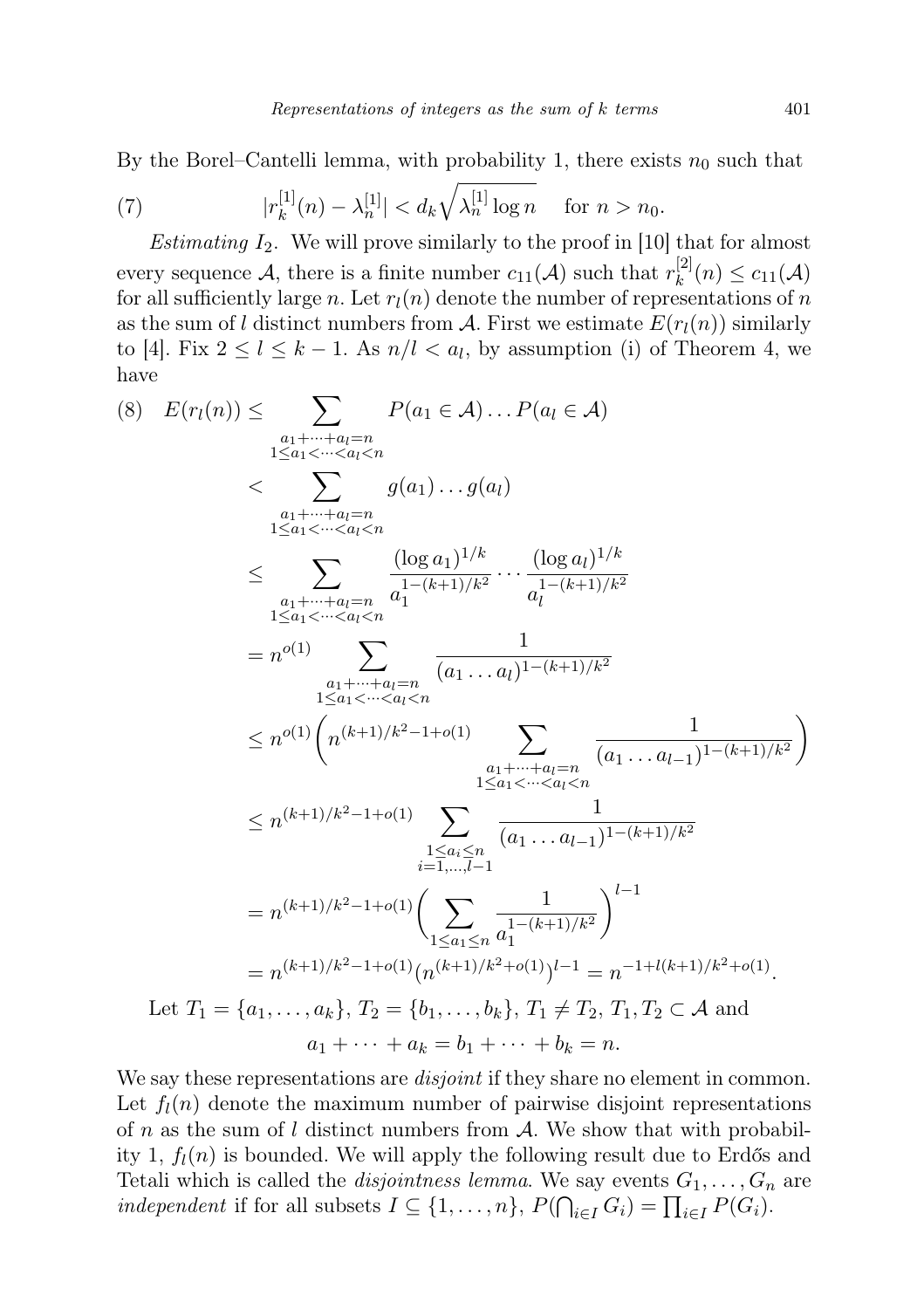LEMMA 4. If  $\sum_i P(B_i) \leq \mu$ , then

$$
\sum_{\substack{(B_1,\ldots,B_l) \\ independent}} P(B_1 \cap \cdots \cap B_l) \leq \mu^l / l!.
$$

Proof. This is Lemma 1 in [4]. Let

$$
\mathcal{B} = \{(a_1, \ldots, a_l) \in \mathcal{A}^n : a_1 + \cdots + a_l = n, 1 \leq a_1 < \cdots < a_l < n\}.
$$

Let  $H(\mathcal{B}) = \{ \mathcal{T} \subset \mathcal{B} : \text{ all the } K \in \mathcal{T} \text{ are pairwise disjoint} \}$  and  $c_1$  be a constant. It is clear that the pairwise disjointness of the sets implies the independence of the associated events, i.e., if  $K_1$  and  $K_2$  are pairwise disjoint representations, then the events  $K_1 \subset \mathcal{A}, K_2 \subset \mathcal{A}$  are independent. Thus by (8) and Lemma 4 we have

$$
(9) \quad P(f_l(n) > c_1) \le P\Big(\bigcup_{\substack{\mathcal{T} \subset H(\mathcal{B}) \\ |\mathcal{T}| = c_1 + 1}} \bigcap_{K \in \mathcal{T}} K\Big) \le \sum_{\substack{\mathcal{T} \subset H(\mathcal{B}) \\ |\mathcal{T}| = c_1 + 1}} P\Big(\bigcap_{K \in \mathcal{T}} K\Big)
$$
\n
$$
= \sum_{\substack{(K_1, \dots, K_{c_1 + 1}) \\ \text{pairwise} \\ \text{disjoint}}} P(K_1 \cap \dots \cap K_{c_1 + 1}) \le \frac{1}{(c_1 + 1)!} \left(E(f_l(n))\right)^{c_1 + 1}
$$
\n
$$
\le \frac{1}{(c_1 + 1)!} \left(E(r_l(n))\right)^{c_1 + 1} \le \frac{1}{(c_1 + 1)!} n^{-2 + o(1)}
$$

if  $c_1$  large enough. By the Borel–Cantelli lemma, with probability 1 for almost every random sequence A there is a finite number  $c_1(\mathcal{A})$  such that for any  $l < k$  and all n, the maximal number of disjoint l-representations of n from A is at most  $c_1(\mathcal{A})$ .

In the next step we estimate  $E(r_k^{[2]})$  $\binom{[2]}{k}(n)$  as in Lemma 3. Using also the fact that  $\sum_{x=1}^{m} x^{1/k-1} \approx \int_{1}^{m} z^{1/k-1} dz \approx m^{1/k}$ , and  $a_k \ge n/k$ ,  $a < 1/(2(k+1))$ , and (i) of Theorem 4, we have

$$
E(r_k^{[2]}(n)) = E\left(\sum_{(a_1,\dots,a_k)\in S_n^{[2]}} t_{a_1}\dots t_{a_k}\right)
$$
  
=  $O\left(\sum_{(a_1,\dots,a_k)\in S_n^{[2]}} P(a_1 \in \mathcal{A})\dots P(a_k \in \mathcal{A})\right)$   
=  $O(\log n) \sum_{\substack{a_1+\dots+a_k=n \ a_1\le n^a}} a_1^{(k+1)/k^2-1} \dots a_k^{(k+1)/k^2-1}$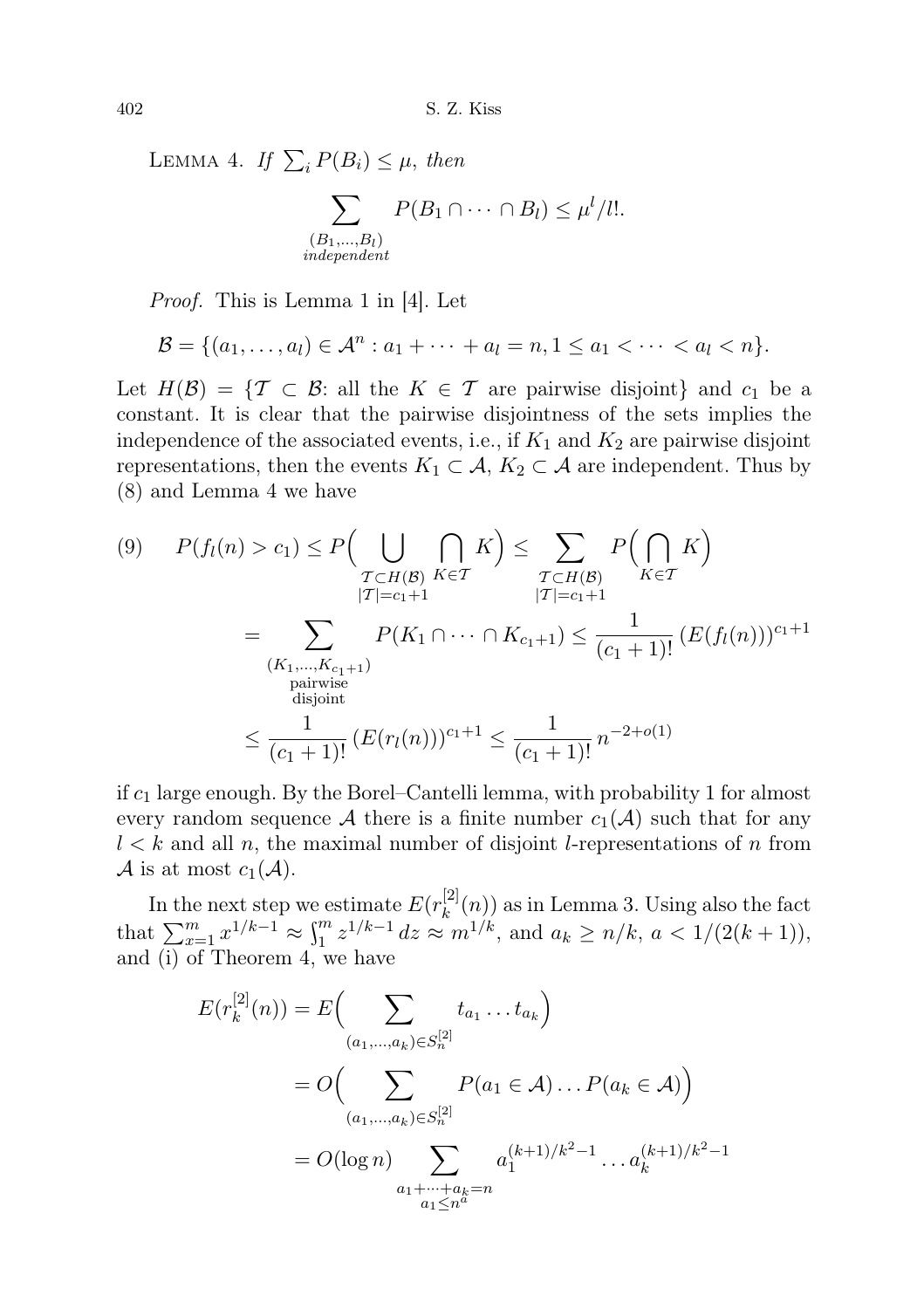Representations of integers as the sum of  $k$  terms  $403$ 

$$
= O(\log n)O\left(\sum_{x=1}^{n^a} x^{(k+1)/k^2 - 1} \left(\sum_{x=1}^n x^{(k+1)/k^2 - 1}\right)^{k-2} (n/k)^{(k+1)/k^2 - 1}\right)
$$
  
=  $O(n^{(a(k+1)-1)/k^2} \log n) = O(n^{-1/2k^2}).$ 

Thus by Lemma 4 and the Borel–Cantelli lemma, with probability 1, there is a constant  $c_2$  such that almost surely the maximum number of disjoint representations of *n* in  $r_k^{[2]}$  $\binom{[2]}{k}(n)$  is at most  $c_2$  for all large n.

To finish the proof it suffices to show that  $r_k^{[2]}$  $\binom{[2]}{k}(n)$  is bounded by a constant. The proof is purely combinatorial. We need the following well-known result due to Erdős and Rado [1]. Let r be a positive integer,  $r \geq 3$ . A collection of sets  $D_1, \ldots, D_r$  forms a  $\Delta$ -system if the sets have pairwise the same intersection.

LEMMA 5. If H is a collection of sets of size at most k and  $|H|$  >  $(r-1)^k k!$  then H contains r sets forming a  $\Delta$ -system.

Set  $C(\mathcal{A}) = (\max(c_1(\mathcal{A}), c_2))^{k} k!$  and assume that *n* is sufficiently large. To each representation of *n* counted in  $r_k^{[2]}$  $\binom{[2]}{k}(n)$  we assign the set formed by the k terms occurring in this representation. We will apply Lemma 5 with  $H$ being the collection of these sets. It is clear that if  $r_k^{[2]}$  $k^{[2]}(n) > C(\mathcal{A})$ , then by Lemma 5,  $r_k^{[2]}$  $\chi_k^{[2]}(n)$  contains a  $\Delta$ -system with  $c_3 = \max(c_1(\mathcal{A}), c_2) + 1$  sets. If the intersection of these sets is empty, then they form a family of  $c_3$  disjoint k-representations of n, which contradicts the definition of  $c_3$ . Otherwise, assume that the intersection of these sets is  $\{y_1, \ldots, y_j\}$ , where  $1 \le j \le k-1$ and  $\sum_{i=1}^{j} y_i = m$ . Removing the common intersection of these sets we can find  $c_1(\mathcal{A})+1$  ( $k-j$ )-representations of  $n-m=n-\sum_{i=1}^j y_i$ . These  $c_1(\mathcal{A})+1$ sets are disjoint due to the definition of the  $\Delta$ -system. Therefore in both cases we obtain a contradiction.

*Estimating*  $r_k^*(n)$ . If we collect the equal terms, we have

(10) 
$$
u_1a_1 + u_2a_2 + \cdots + u_ha_h = n,
$$

where the  $u_i$ 's are positive integers, and

(11) 
$$
u_1 + u_2 + \cdots + u_h = k.
$$

Thus  $r_k^*(n)$  denotes the number of representations (10) of n, where the  $a_i$ 's are different. It can be proved similarly to the estimate of  $r_k^{[2]}$  $\binom{[2]}{k}(n)$  that  $r_k^*(n)$  is also bounded by a constant. For completeness we sketch the proof leaving the details to the reader. Fix  $2 \leq h \leq k-1$ . For fixed  $u_1, \ldots, u_h$  let  $s_h(n)$  denote the number of representations (10) of n. We show that  $s_h(n)$  is bounded by a constant. (Note that we have already proved this when all  $u_i$ 's are equal to one, and  $h = k$ .) First we estimate  $E(s_h(n))$ , with a calculation similar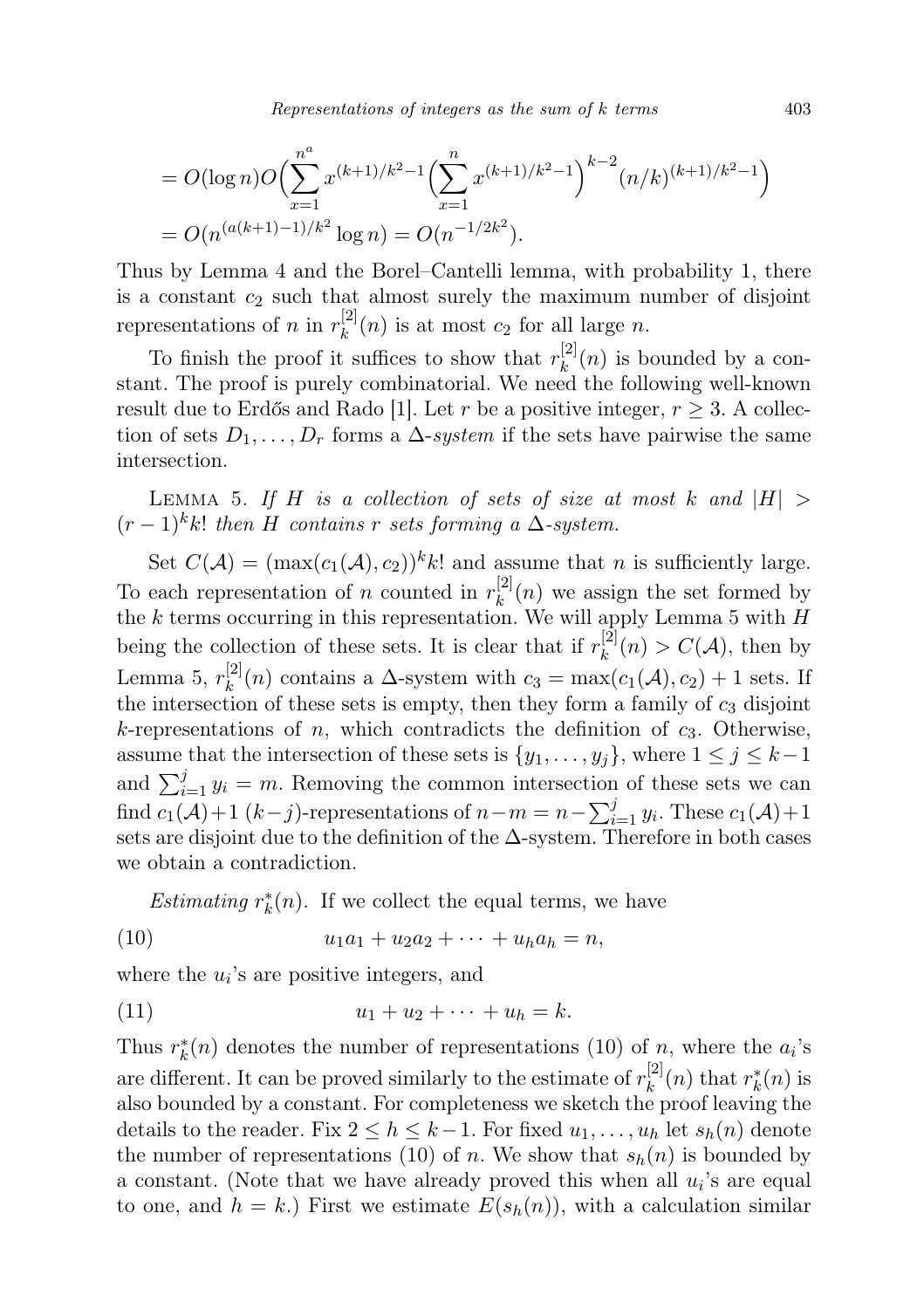to (8). Using the definition of  $s_h(n)$ , and  $n/h < a_h$ , we have

$$
(12) \qquad E(s_h(n)) \leq \sum_{\substack{u_1a_1 + \dots + u_h a_h = n \\ 1 \leq a_1 < \dots < a_h < n}} P(a_1 \in \mathcal{A}) \dots P(a_h \in \mathcal{A})
$$
\n
$$
= \sum_{\substack{u_1a_1 + \dots + u_h a_h = n \\ 1 \leq a_1 < \dots < a_h < n}} g(a_1) \dots g(a_h)
$$
\n
$$
\leq \sum_{\substack{u_1a_1 + \dots + u_h a_h = n \\ 1 \leq a_1 < \dots < a_h < n}} \frac{(\log a_1)^{1/k}}{a_1^{1 - (k+1)/k^2}} \dots \frac{(\log a_h)^{1/k}}{a_h^{1 - (k+1)/k^2}}
$$
\n
$$
= n^{-1 + h(k+1)/k^2 + o(1)}.
$$

Let  $s_h^*(n)$  denote the size of a maximal collection of pairwise disjoint representations (10). The same argument as in (9) shows that almost always there exists a constant  $v_h$  such that  $s_h^*(n) < v_h$  for n large enough. In view of (12), and applying Lemma 4, we have

$$
P(s_h^*(n) > v_h) < n^{-2+o(1)}
$$

if  $v_h$  is large enough. Thus by the Borel–Cantelli lemma, with probability 1,  $s_h^*(n) < v_h$  for every large enough n. We say that an m-tuple  $(a_1, \ldots, a_m)$  $(m \leq h)$  is an *m-representation* of *n* in the form (10) if there is a permutation  $\pi$  of  $\{1, \ldots, h\}$  such that  $\sum_{i=1}^{m} u_{\pi(i)} a_i = n$ . For all  $m < h$ , let  $s_m^*(n)$  denote the size of a maximal collection of pairwise disjoint such representations of n. The same argument as above shows that almost always there exists a constant  $p_m$  such that  $s_m^*(n) < p_m$  for every large enough n.

In the last step we apply Lemma 5 to prove that  $s_h(n)$  is bounded by a constant. Let  $C = (\max(p_m h!, v_h))^h h!$ . Let H in Lemma 5 be the collection of representations (10) of n. Clearly  $|H| = s<sub>h</sub>(n)$ . If  $s<sub>h</sub>(n) > C$ , and n is sufficiently large then by Lemma 5, H contains a  $\Delta$ -system with  $C+1$  sets. If the intersection of these sets is empty, then they form a family of disjoint h-representations (10). Otherwise, let the common intersection of the sets be  $\{y_1, \ldots, y_s\}$ , where  $1 \leq s \leq h-1$ . By the pigeon-hole principle there exists a permutation  $\pi$  of  $\{1, \ldots, h\}$  such that we can find  $p_m + 1$   $(k - s)$ representations of  $n'' = n - \sum_{i=1}^{s} u_{\pi(i)} y_s$ . These  $p_m + 1$  sets are disjoint, thus in both cases we obtain a contradiction. Since there are only a finite number of partitions of k in the form (11), we conclude that  $r_k^*(n)$  is bounded by a constant, i.e., there exists a constant  $C_3$  such that  $r_k^*(n) < C_3$ . Let  $c_4$ ,  $c_5$ ,  $c_6$ be constants. Thus by (6) and (7) we have

$$
|R_k(n) - k! \lambda_n| \le |R_k(n) - k! r_k(n)| + k! |r_k(n) - \lambda_n|
$$
  
<  $C_3 + k! |r_n^{[1]} + r_n^{[2]} - \lambda_n^{[1]} - \lambda_n^{[2]}|$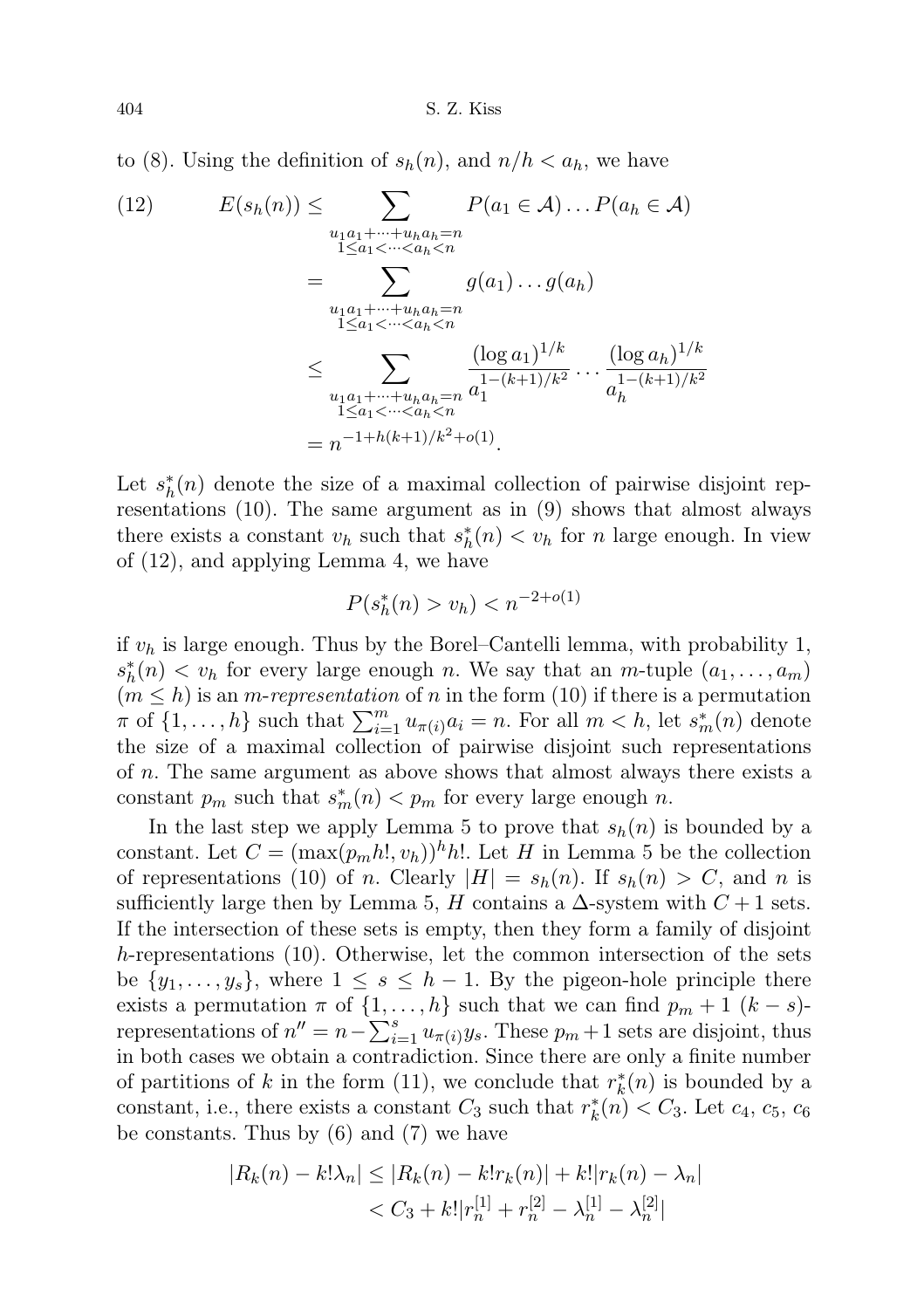Representations of integers as the sum of  $k$  terms  $405$ 

$$
\leq C_3 + k! |r_n^{[1]} - \lambda_n^{[1]}| + k! |r_n^{[2]} - \lambda_n^{[2]}|
$$
  

$$
\leq C_3 + d_k k! \sqrt{\lambda_n^{[1]} \log n} + 2k! c_4 \leq c_5 + d_k k! \sqrt{\lambda_n \log n}.
$$

End of proof. We argue as in [3]. In view of the estimate above and assumption (ii), for large  $n$  we have

$$
|R_k(n) - F(n)| \le |R_k(n) - k!\lambda_n| + |k!\lambda_n - F(n)|
$$
  

$$
< c_5 + d_k k! (\lambda_n \log n)^{1/2} + |k!\lambda_n - F(n)|
$$
  

$$
\le c_5 + c_6 \left( \left( \frac{1}{k!} F(n) + \frac{1}{k!} |k!\lambda_n - F(n)| \right) \log n \right)^{1/2} + |k!\lambda_n - F(n)|
$$
  

$$
< c_5 + c_6 \left( \left( \frac{1}{k!} F(n) + \frac{c_7}{k!} (F(n) \log n)^{1/2} \right) \log n \right)^{1/2} + c_7 (F(n) \log n)^{1/2}
$$
  

$$
< c_5 + c_6 \left( \left( \frac{1}{k!} F(n) + \frac{c_7}{k!} \left( F(n) \frac{F(n)}{c_8} \right)^{1/2} \right) \log n \right)^{1/2} + c_7 (F(n) \log n)^{1/2}
$$
  

$$
= c_5 + c_6 \left( \left( \frac{1}{k!} + \frac{c_7}{\sqrt{c_8 k!}} \right) F(n) \log n \right)^{1/2} + c_7 (F(n) \log n)^{1/2}
$$
  

$$
< c_9 (F(n) \log n)^{1/2}.
$$

The proof of Theorem 4 is complete.

Acknowledgements. The author would like to thank Professor András Sárközy for valuable discussions.

## References

- [1] P. Erdős and R. Rado, Intersection theorems for system of sets, J. London Math. Soc. 35 (1960), 85–90.
- [2] P. Erdős and A. Sárközy, Problems and results on additive properties of general sequences I, Pacific J. Math. 118 (1985), 347–357.
- $[3] \quad -$ , Problems and results on additive properties of general sequences II, Acta Math. Hungar. 48 (1986), 201–211.
- [4] P. Erdős and P. Tetali, Representations of integers as the sum of k terms, Random Structures Algorithms 1 (1990), 245–261.
- [5] H. Halberstam and K. F. Roth, Sequences, Springer, New York, 1983.
- [6] G. Horváth, On an additive property of sequences of nonnegative integers, Period. Math. Hungar. 45 (2002), 73–80.
- [7] J. H. Kim and V. H. Vu, Concentration of multivariate polynomials and its applications, Combinatorica 20 (2000), 417–434.
- [8] A. Sárközy, On the number of additive representations of integers, in: More Sets, Graphs and Numbers, A Salute to Vera T. Sós and András Hajnal, eds. E. Győri et al., Bolyai Soc. Math. Stud. 15, J. Bolyai Math. Soc. and Springer, 2006, 329–339.